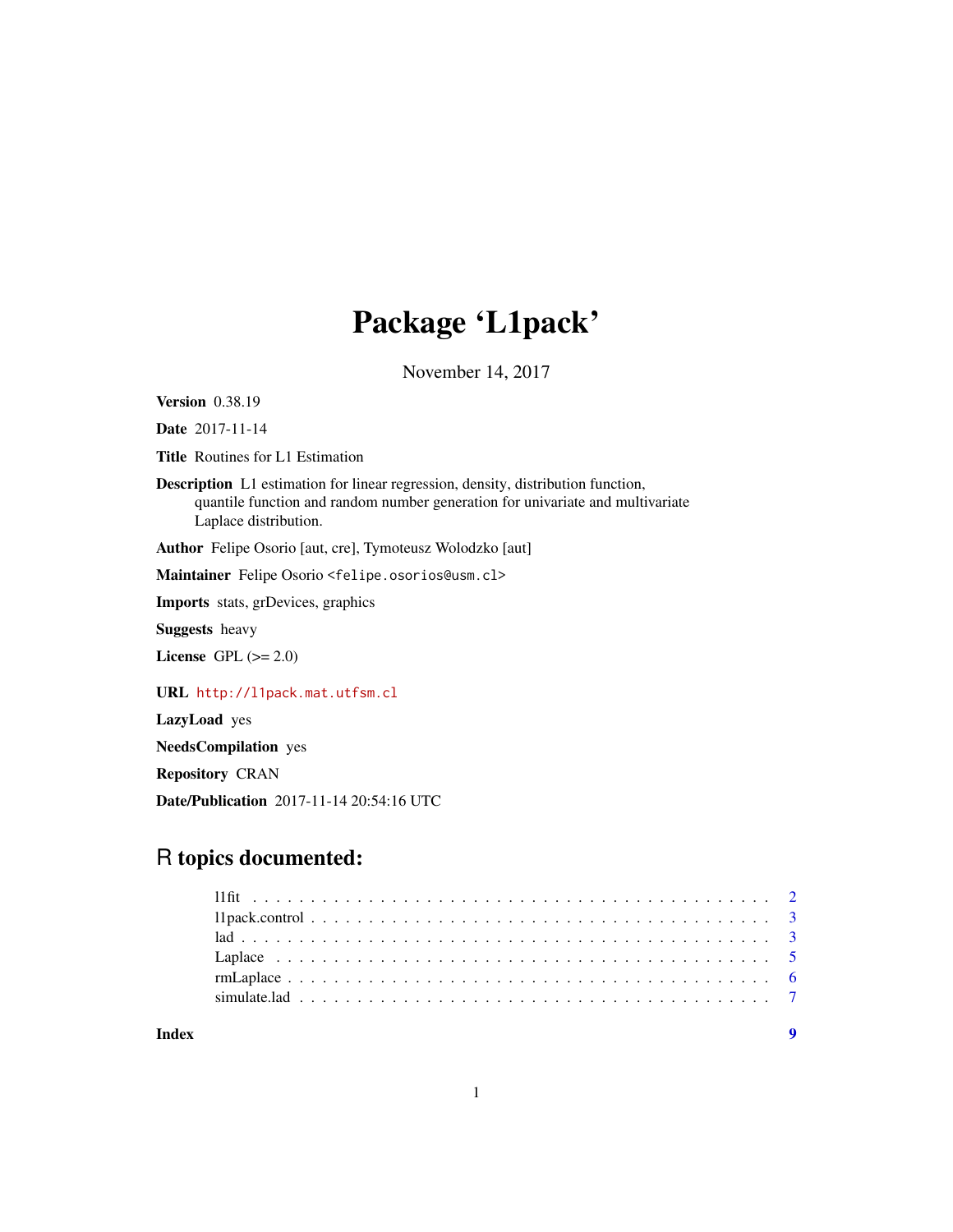<span id="page-1-0"></span>

#### Description

Performs an L1 regression on a matrix of explanatory variables and a vector of responses.

#### Usage

```
l1fit(x, y, intercept = TRUE, tolerance = 1e-07, print.it = TRUE)
```
#### Arguments

| $\mathsf{x}$ | vector or matrix of explanatory variables. Each row corresponds to an obser-<br>vation and each column to a variable. The number of rows of x should equal<br>the number of data values in y, and there should be fewer columns than rows.<br>Missing values are not allowed. |
|--------------|-------------------------------------------------------------------------------------------------------------------------------------------------------------------------------------------------------------------------------------------------------------------------------|
| у            | numeric vector containing the response. Missing values are not allowed.                                                                                                                                                                                                       |
| intercept    | logical flag. If TRUE, an intercept term is included in the regression model.                                                                                                                                                                                                 |
| tolerance    | numerical value used to test for singularity in the regression.                                                                                                                                                                                                               |
| print.it     | logical flag. If TRUE, then warnings about non-unique solutions and rank defi-<br>ciency are given.                                                                                                                                                                           |

#### Details

The Barrodale-Roberts algorithm, which is a specialized linear programming algorithm, is used.

#### Value

list defining the regression (compare with function [lsfit](#page-0-0)).

| coefficients | vector of coefficients.                                                         |
|--------------|---------------------------------------------------------------------------------|
| residuals    | residuals from the fit.                                                         |
| message      | vector of one or two character strings stating whether a non-unique solution is |
|              | possible, or if the x matrix was found to be rank deficient.                    |

#### References

Barrodale, I., and Roberts, F.D.K. (1973). An improved algorithm for discrete L1 linear approximations. *SIAM Journal of Numerical Analysis* 10, 839-848.

Barrodale, I., and Roberts, F.D.K. (1974). Solution of an overdetermined system of equations in the L1 norm. *Communications of the ACM* 17, 319-320.

Bloomfield, P., and Steiger, W.L. (1983). *Least Absolute Deviations: Theory, Applications, and Algorithms.* Birkhauser, Boston, Mass.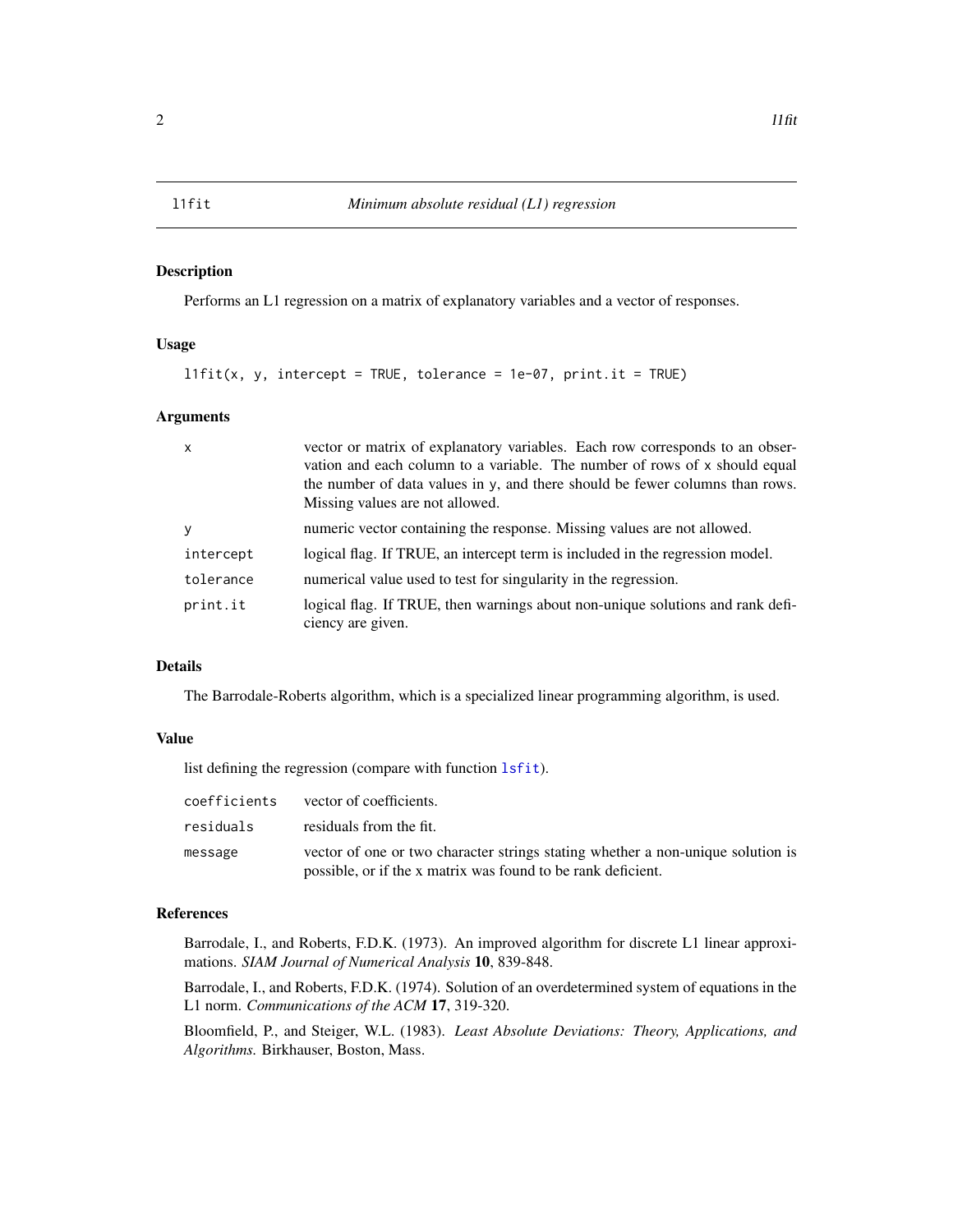#### <span id="page-2-0"></span>l1pack.control 3

#### Examples

l1fit(stack.x, stack.loss)

<span id="page-2-2"></span>l1pack.control *Set control parameters*

#### Description

Allows users to set parameters for [lad](#page-2-1).

#### Usage

```
l1pack.control(maxIter = 2000, tolerance = 1e-9)
```
#### Arguments

| maxIter   | maximum number of iterations. The default is 2000. |
|-----------|----------------------------------------------------|
| tolerance | the relative tolerance in the iterative algorithm. |

#### Value

A list of control arguments to be used in a call to [lad](#page-2-1).

A call to l1pack.control can be used directly in the control argument of a call to [lad](#page-2-1).

#### Author(s)

Felipe Osorio.

#### Examples

```
ctrl \leftarrow 11pack.control(maxIter = 50, tol = 1e-07)
lad(stack.loss ~ ., data = stackloss, control = ctrl)
```
<span id="page-2-1"></span>lad *Least absolute deviations regression*

#### Description

This function is used to fit linear models considering Laplace errors.

#### Usage

```
lad(formula, data, method = c("BR", "EM"), subset, na.action,
  control, model = TRUE, x = FALSE, y = FALSE, contrast = NULL)
```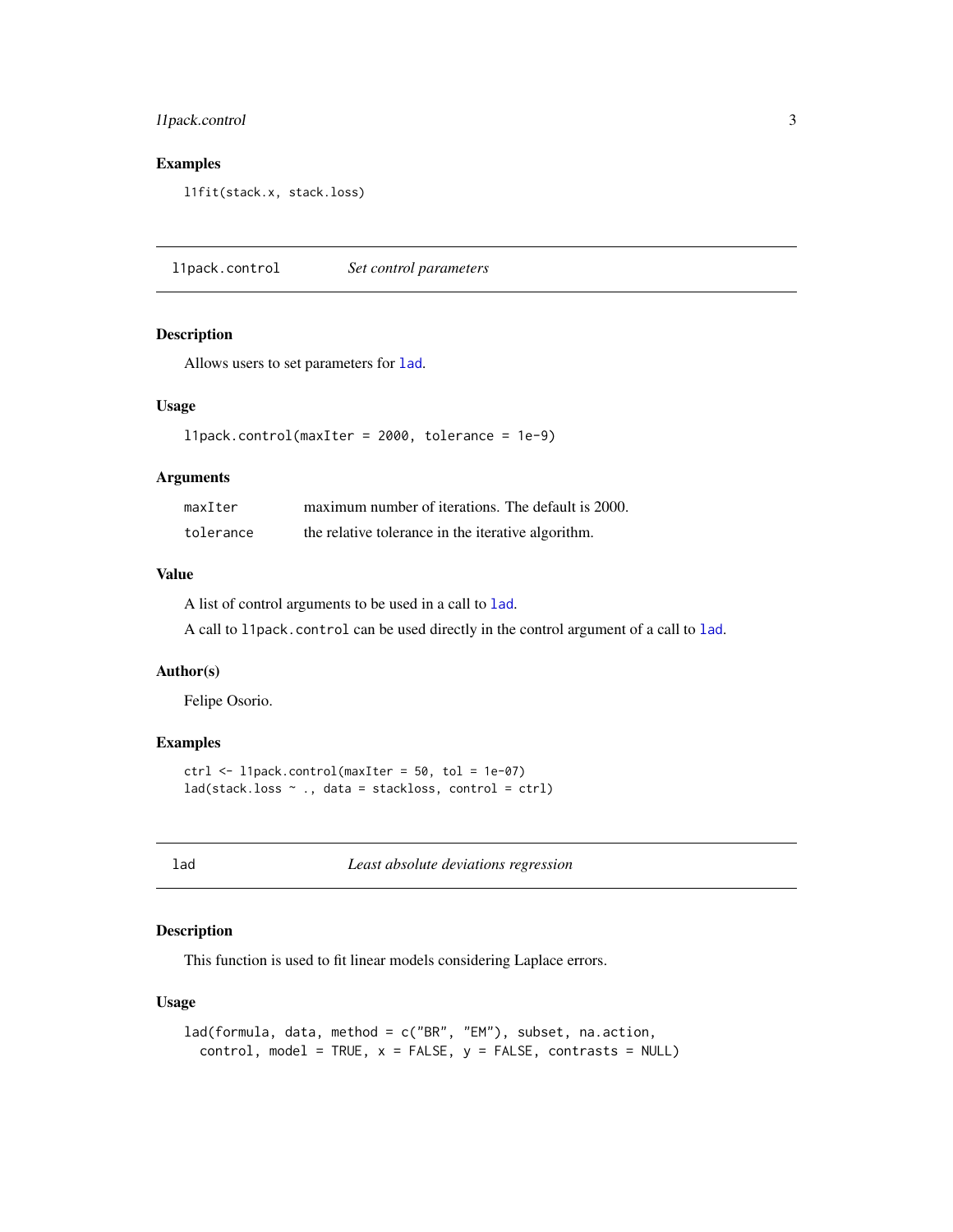#### <span id="page-3-0"></span>Arguments

| formula     | an object of class "formula": a symbolic description of the model to be fitted.                                                                                                                                |
|-------------|----------------------------------------------------------------------------------------------------------------------------------------------------------------------------------------------------------------|
| data        | an optional data frame containing the variables in the model. If not found in<br>data, the variables are taken from environment (formula), typically the envi-<br>ronment from which lad is called.            |
| method      | character string specifying the algorithm to use. The default algorithm is the<br>Barrodale and Roberts algorithm method = $"BR"$ . Other possible value is<br>method = $"EM"$ for an EM algorithm using IRLS. |
| subset      | an optional expression indicating the subset of the rows of data that should be<br>used in the fit.                                                                                                            |
| na.action   | a function that indicates what should happen when the data contain NAs.                                                                                                                                        |
| control     | a list of control values for the estimation algorithm to replace the default values<br>returned by the function 11 pack. control.                                                                              |
| model, x, y | logicals. If TRUE the corresponding components of the fit (the model frame, the<br>model matrix, the response) are returned.                                                                                   |
| contrasts   | an optional list. See the contrasts. arg of model. matrix. default.                                                                                                                                            |

#### Value

an object of class lad representing the linear model fit. Generic function print, show the results of the fit.

The functions print and summary are used to obtain and print a summary of the results. The generic accessor functions coefficients, fitted.values and residuals extract various useful features of the value returned by lad.

#### Author(s)

The design was inspired by the R function  $\text{lm}$  $\text{lm}$  $\text{lm}$ .

#### References

Barrodale, I., and Roberts, F.D.K. (1974). Solution of an overdetermined system of equations in the L1 norm. *Communications of the ACM* 17, 319-320.

Phillips, R.F. (2002). Least absolute deviations estimation via the EM algorithm. *Statistics and Computing* 12, 281-285.

#### Examples

```
fm <- lad(stack.loss ~ ., data = stackloss, method = "BR")
summary(fm)
```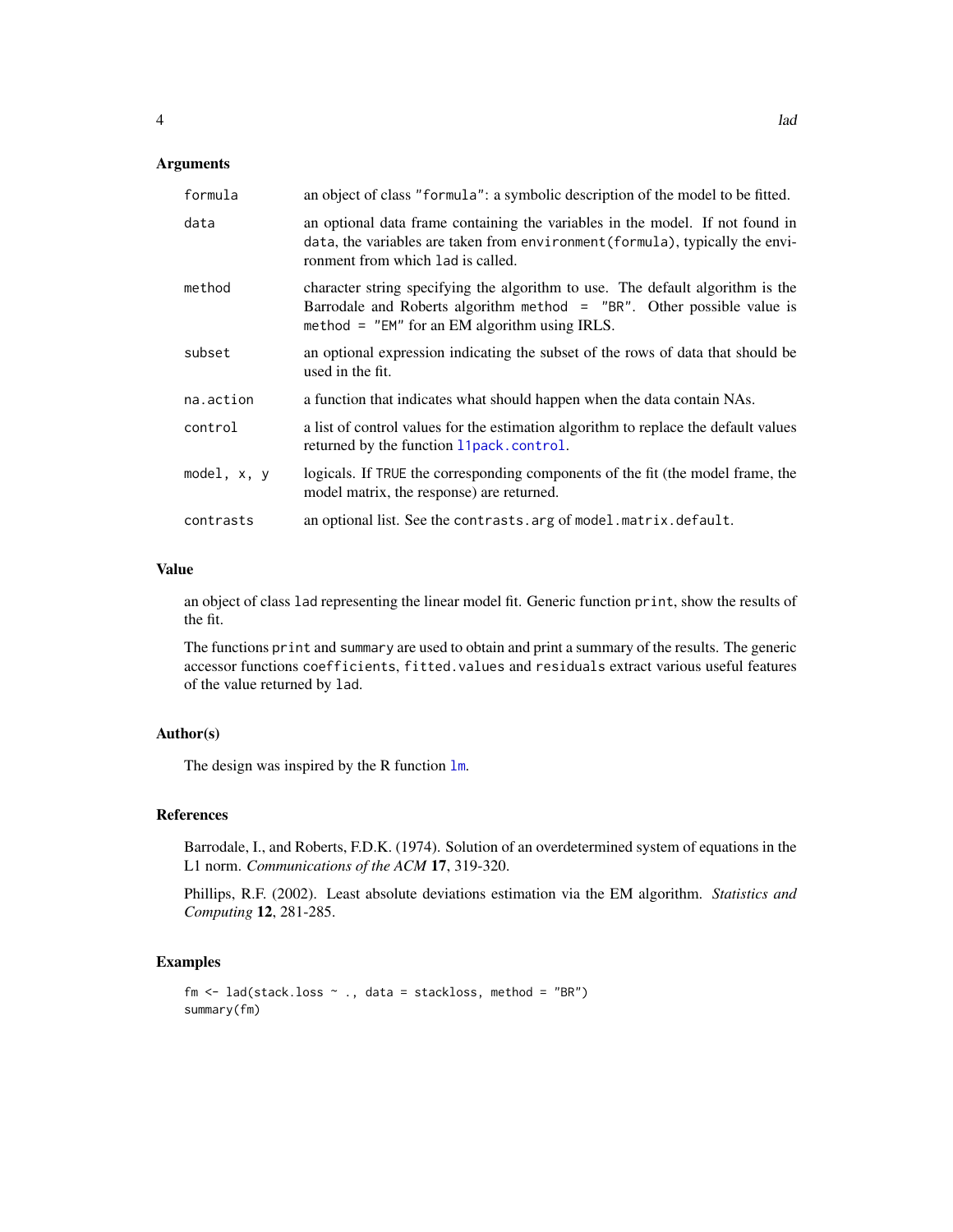<span id="page-4-0"></span>

#### Description

Density, distribution function, quantile function and random generation for the Laplace distribution with location parameter location and scale parameter scale.

#### Usage

```
dlaplace(x, location = 0, scale = 1, log = FALSE)
plaplace(q, location = \theta, scale = 1, lower.tail = TRUE, log.p = FALSE)
qlaplace(p, location = 0, scale = 1, lower.tail = TRUE, log.p = FALSE)
rlaplace(n, location = 0, scale = 1)
```
#### Arguments

| x, q            | vector of quantiles.                                                                           |
|-----------------|------------------------------------------------------------------------------------------------|
| location, scale |                                                                                                |
|                 | location and scale parameters. Scale must be positive.                                         |
| log, log.p      | logical; if TRUE, probabilities $p$ are given as $log(p)$ .                                    |
| lower.tail      | logical; if TRUE (default), probabilities are $P[X \le x]$ , otherwise, $P[X > x]$ .           |
| p               | vector of probabilities.                                                                       |
| n               | number of observations. If length(n) $> 1$ , the length is taken to be the number<br>required. |

#### Details

If location or scale are not specified, they assume the default values of  $\theta$  and 1 respectively.

The Laplace distribution with location  $\mu$  and scale  $\phi$  has density

$$
f(x) = \frac{1}{\sqrt{2}\phi} \exp(-\sqrt{2}|x - \mu|/\phi)
$$

#### Value

dlaplace, plaplace, and qlaplace are respectively the density, distribution function and quantile function of the Laplace distribution. rlaplace generates random deviates from the Laplace.

The length of the result is determined by n for rlaplace, and is the maximum of the lengths of the numerical parameters for the other functions.

#### Author(s)

Felipe Osorio and Tymoteusz Wolodzko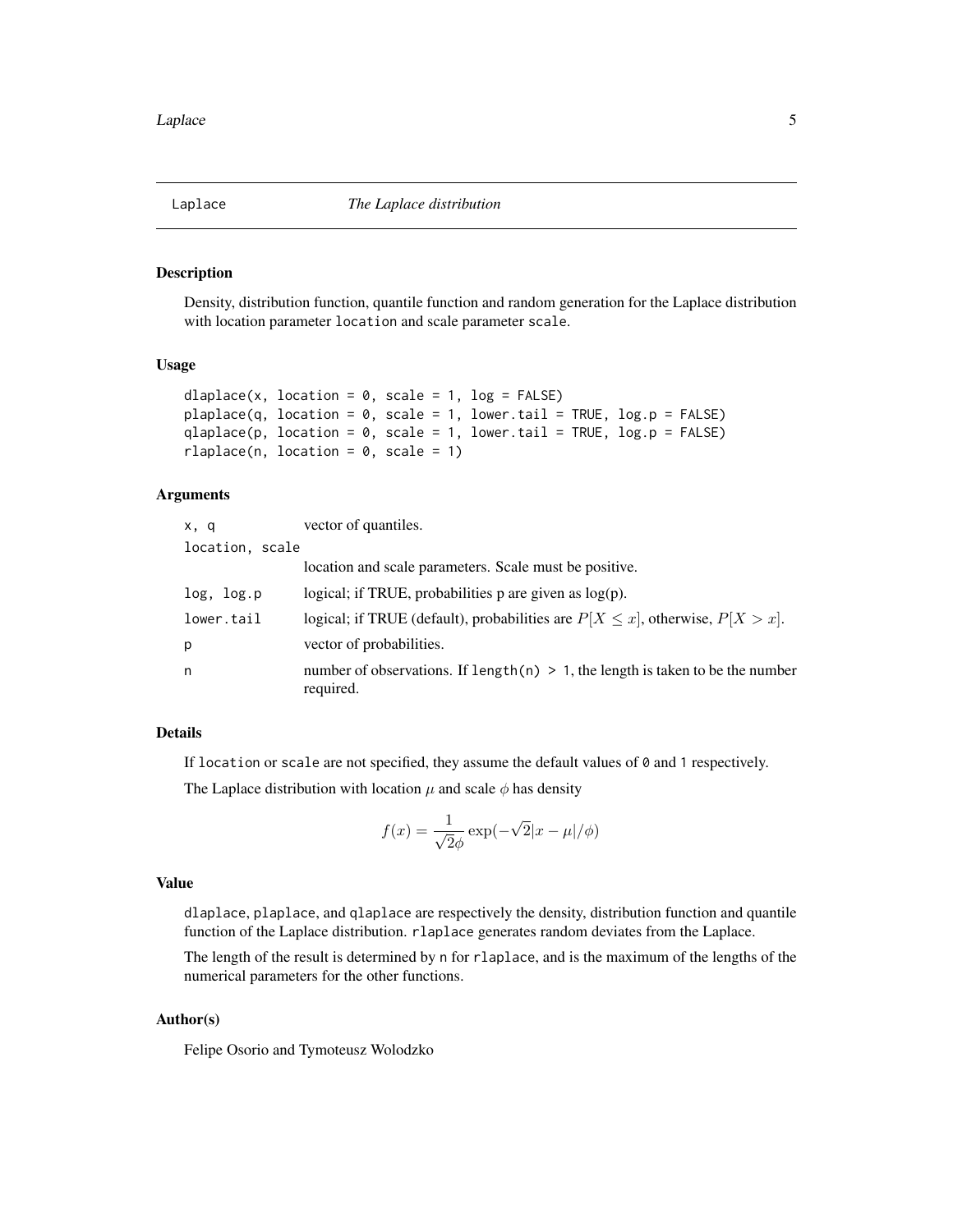#### <span id="page-5-0"></span>References

Kotz, S., Kozubowski, T.J., and Podgorski, K. (2001). *The Laplace Distributions and Generalizations*. Birkhauser, Boston.

Phillips, R.F. (2002). Least absolute deviations estimation via the EM algorithm. *Statistics and Computing* 12, 281-285.

#### See Also

[Distributions](#page-0-0) for other standard distributions and [rmLaplace](#page-5-1) for the random generation from the multivariate Laplace distribution.

#### Examples

```
x < - rlaplace(1000)
## Q-Q plot for Laplace data against true theoretical distribution:
qqplot(qlaplace(ppoints(1000)), x, main = "Laplace Q-Q plot",
 xlab = "Theoretical quantiles", ylab = "Sample quantiles")
abline(c(0,1), col = "red", lwd = 2)
```
<span id="page-5-1"></span>rmLaplace *Multivariate Laplace Random Deviates*

#### Description

Random number generation from the multivariate Laplace distribution.

#### Usage

```
rmLaplace(n = 1, center = rep(0, nrow(Scatter)), Scatter = diag(leneth(center)))
```
#### Arguments

| n,      | the number of samples requested                |
|---------|------------------------------------------------|
| center  | a vector giving the locations of each variable |
| Scatter | a positive-definite dispersion matrix          |

#### Details

The function rmLaplace is an interface to C routines, which make calls to subroutines from LA-PACK. The matrix decomposition is internally done using the Cholesky decomposition. If Scatter is not non-negative definite then there will be a warning message.

#### Value

If n = 1 a vector of the same length as center, otherwise a matrix of n rows of random vectors.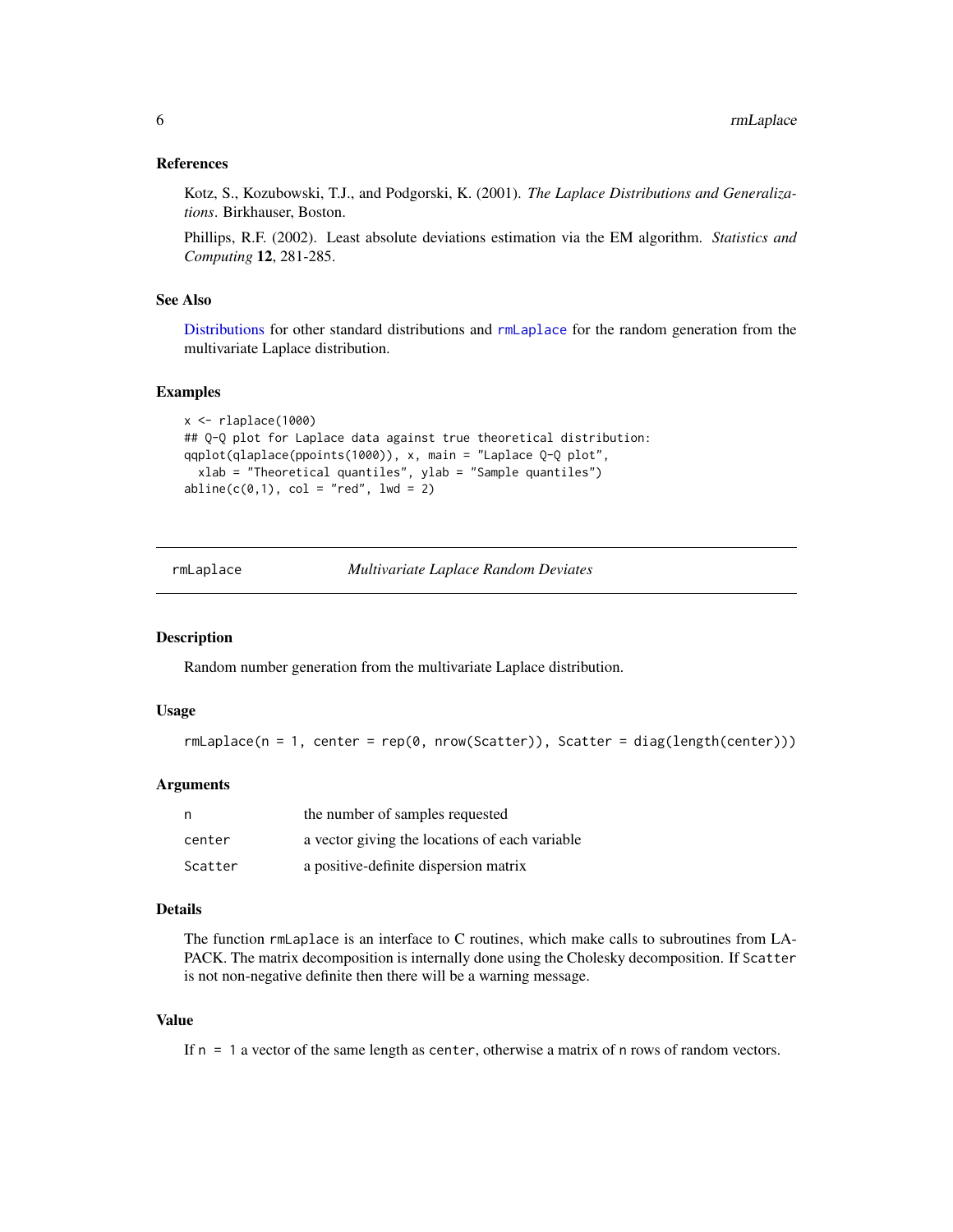#### <span id="page-6-0"></span>simulate.lad **7**

#### References

Gomez, E., Gomez-Villegas, M.A., and Marin, J.M. (1998). A multivariate generalization of the power exponential family of distributions. *Communications in Statistics - Theory and Methods* 27, 589-600.

Kotz, S., Kozubowski, T.J., and Podgorski, K. (2001). *The Laplace Distributions and Generalizations*. Birkhauser, Boston.

#### Examples

```
# dispersion parameters
Scatter \leq matrix(c(1,.5,.5,1), ncol = 2)
Scatter
# generate the sample
y <- rmLaplace(n = 2000, Scatter = Scatter)
# scatterplot of a random bivariate Laplace sample with center
# vector zero and scale matrix 'Scatter'
par(pty = "s")plot(y, xlab = "", ylab = "")title("bivariate Laplace sample", font.main = 1)
```
simulate.lad *Simulate Responses from* lad *Models*

#### Description

Simulate one or more responses from the distribution corresponding to a fitted lad object.

#### Usage

## S3 method for class 'lad' simulate(object,  $nsim = 1$ , seed = NULL, ...)

#### Arguments

| object   | an object representing a fitted model.                                                                                                                                                                                                                                                                                                                                                                                                                  |
|----------|---------------------------------------------------------------------------------------------------------------------------------------------------------------------------------------------------------------------------------------------------------------------------------------------------------------------------------------------------------------------------------------------------------------------------------------------------------|
| nsim     | number of response vectors to simulate. Defaults to 1.                                                                                                                                                                                                                                                                                                                                                                                                  |
| seed     | an object specifying if and how the random number generator should be initial-<br>ized ('seeded'). For the "lad" method, either NULL or an integer that will be used<br>in a call to set. seed before simulating the response vectors. If set, the value<br>is saved as the "seed" attribute of the returned value. The default, NULL will<br>not change the random generator state, and return . Random. seed as the "seed"<br>attribute, see 'Value'. |
| $\cdots$ | additional optional arguments.                                                                                                                                                                                                                                                                                                                                                                                                                          |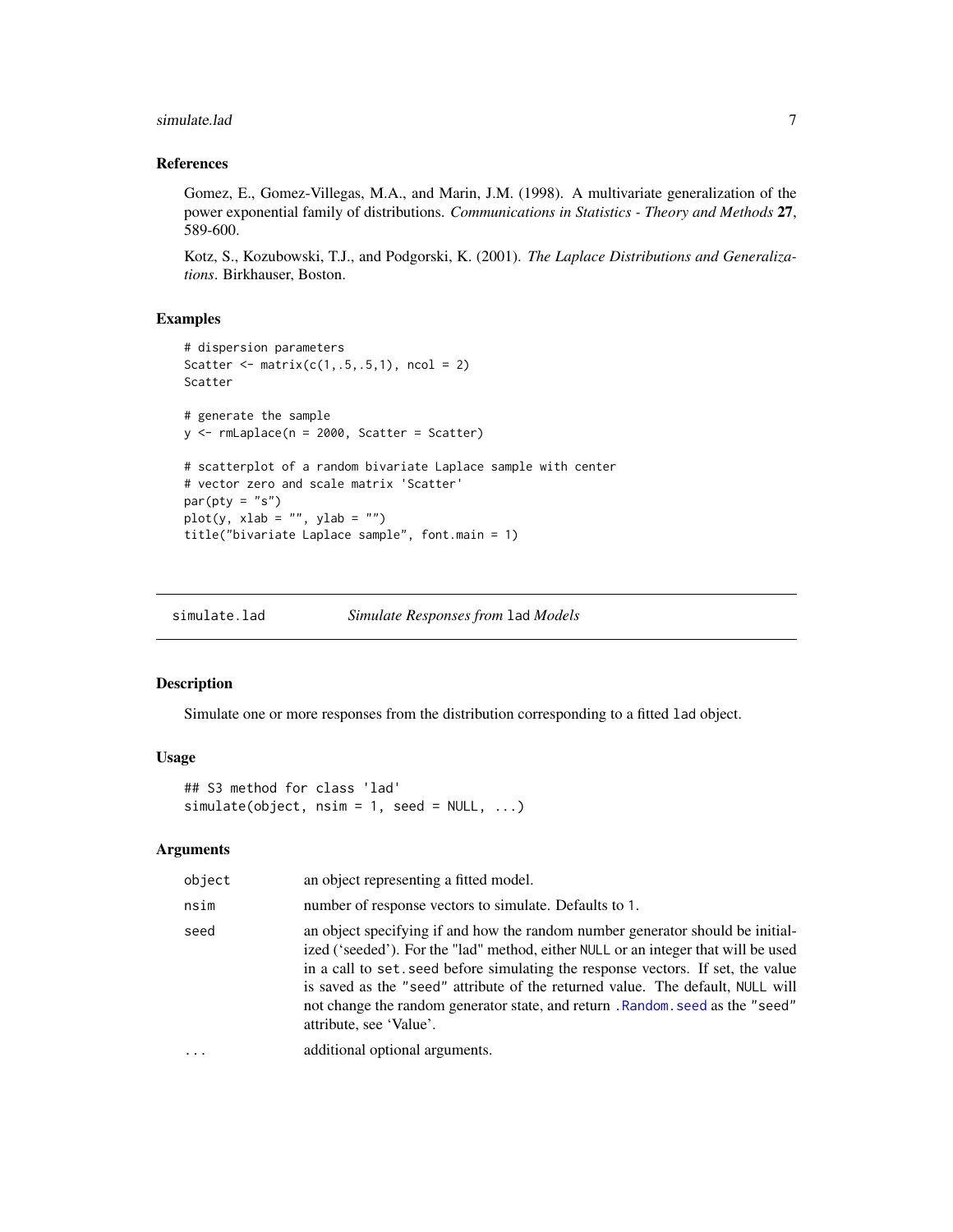#### <span id="page-7-0"></span>Value

For the "lad" method, the result is a data frame with an attribute "seed". If argument seed is NULL, the attribute is the value of [.Random.seed](#page-0-0) before the simulation was started.

#### Author(s)

Tymoteusz Wolodzko and Felipe Osorio

#### Examples

```
fm <- lad(stack.loss ~ ., data = stackloss)
sm <- simulate(fm, nsim = 4)
```